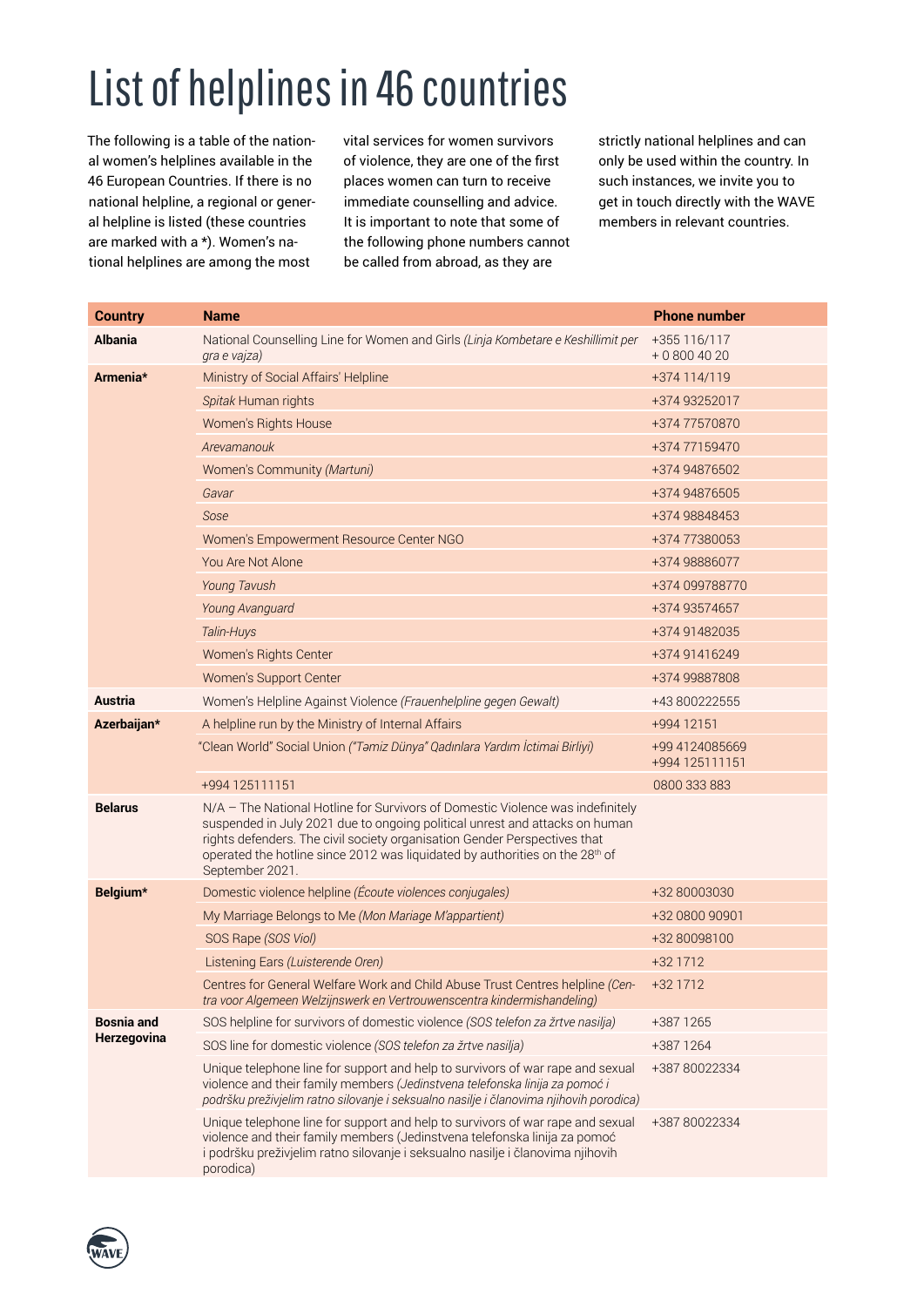| <b>Country</b>                           | <b>Name</b>                                                                                                                                                 | <b>Phone number</b>  |
|------------------------------------------|-------------------------------------------------------------------------------------------------------------------------------------------------------------|----------------------|
| <b>Bulgaria</b>                          | Alliance for Protection against Gender-Based Violence (Алианс за защита от<br>насилие, основано на пола)                                                    | +359 80011977        |
|                                          | National Helpline for Survivors of Violence (Национална гореща телефонна<br>линия за пострадали от насилие)                                                 | +359 80018676        |
|                                          | Association Demetra (Асоциация Деметра)                                                                                                                     | +359 56815 618       |
| Croatia                                  | National Call Centre for Victims of Crime (Nacionalni pozivni centar za žrtve<br>kaznenih djela i prekršaja)                                                | +385 116006          |
|                                          | Women's Help Now (Ženska pomoć sada)                                                                                                                        | +385 800655222       |
| <b>Republic of</b><br><b>Cyprus</b>      | Helpline 1440 (1440)                                                                                                                                        | +357 1140            |
| <b>Czech Republic*</b>                   | White Circle of Safety - Victims Helpline (Bílý kruh bezpečí - Linka Pomoci<br>Obetem)                                                                      | +420 116006          |
|                                          | Support Centre for Child Sexual Abuse Women Survivors (Elektra - Centrum<br>pomoci ženám sexuálně zneužitým v dětství)                                      | +420 603812361       |
| <b>Denmark</b>                           | Live Without Violence's National Hotline (Lev Uden Volds nationale hotline)                                                                                 | +45 1888             |
| <b>Estonia</b>                           | Victim's Crisis Helpline (Ohvriabi Kriisitelefon)                                                                                                           | +372 116006          |
| <b>Finland</b>                           | Zeroline against domestic violence and violence against women (Nollalinja)                                                                                  | +358 80005005        |
| <b>France</b>                            | Women Violence Info (Violence Femmes Info)                                                                                                                  | +33 3919             |
| Georgia                                  | Agency for the State Care and Assistance to Victims of Trafficking<br>(სახელმნიფო ზრუნვისა. და ტრეფიკინგის მსხვერპლთა დაზარალებულთა<br>დახმარების სააგენტო) | +995 322395111       |
| Germany                                  | Violence Against Women Helpline (Hilfetelefon Gewalt gegen Frauen)                                                                                          | +49 80001160116      |
| <b>Greece</b>                            | SOS Helpline (Γραμμή SOS)                                                                                                                                   | +30 15900            |
|                                          | Helpline against domestic violence (Γραμμή Ελπίδας)                                                                                                         | +30 8011116000       |
| <b>Hungary</b>                           | NANE Helpline (NANE Segélyvonal)                                                                                                                            | +36 80505101         |
| <b>Iceland</b>                           | The Women's Shelters Helpline (Neyðarsími Kvennaathvarfsins)                                                                                                | +353 1800341900      |
| <b>Ireland</b>                           | Women's Aid 24hr National Freephone Helpline                                                                                                                | +353 1800341900      |
| <b>Italy</b>                             | National helpline against violence and stalking (1522 - Numero nazionale antivio-<br>lenza e stalking)                                                      | +39 1552             |
| <b>Kosovo</b>                            | Helpline Number (Numri i Linjës Ndihmëse)                                                                                                                   | +383 80011112        |
| Latvia                                   | NGO Association "MARTA Centre" (Biedrība "Centrs MARTA")                                                                                                    | +371 67378539        |
| Liechtenstein                            | Women's Shelter Liechtenstein (Frauenhaus Liechtenstein)                                                                                                    | +423 3800203         |
| Lithuania                                | Helpline for Women (Pagalbos moterims linija)                                                                                                               | +370 880066366       |
| Luxembourg                               | Domestic Violence Helpline (Helpline-Violence domestique)                                                                                                   | +352 621612774       |
| Malta*                                   | APPOGG Agency within the Foundation for Social Welfare Services                                                                                             | +356 179             |
|                                          | Victim Support Malta                                                                                                                                        | +356 2122 8333       |
| <b>The Republic of</b><br><b>Moldova</b> | Trust Line for Women and Girls (Telefonul de Încredere pentru Femei și Fete)                                                                                | +373 80088008        |
| Montenegro                               | National SOS Hotline for Domestic Violence (Nacionalna SOS linija za porodično<br>nasilje)                                                                  | +382 80111111        |
| Netherlands*                             | Safe At Home (Veilig Thuis)                                                                                                                                 | +31 8002000          |
|                                          | Fier                                                                                                                                                        | +31 882080000        |
|                                          | Stay Group (Blijf Groep)                                                                                                                                    | +31 882342450        |
|                                          | Moviera                                                                                                                                                     | +31 883744744        |
|                                          | <b>Centre for Sexual Violence</b>                                                                                                                           | +31 8000188          |
|                                          | <b>Against Your Will</b>                                                                                                                                    | +31 592347444        |
| <b>North</b><br>Macedonia                | SOS Mobile National Line (Национална СОС мобилна линија за жртви на<br>семејно насилство)                                                                   | +389 70/75/77 141700 |
|                                          | National SOS Line - Telephone for Trust (Национална СОС линија - Телефон на<br>доверба)                                                                     | +389 15315           |

WAVE